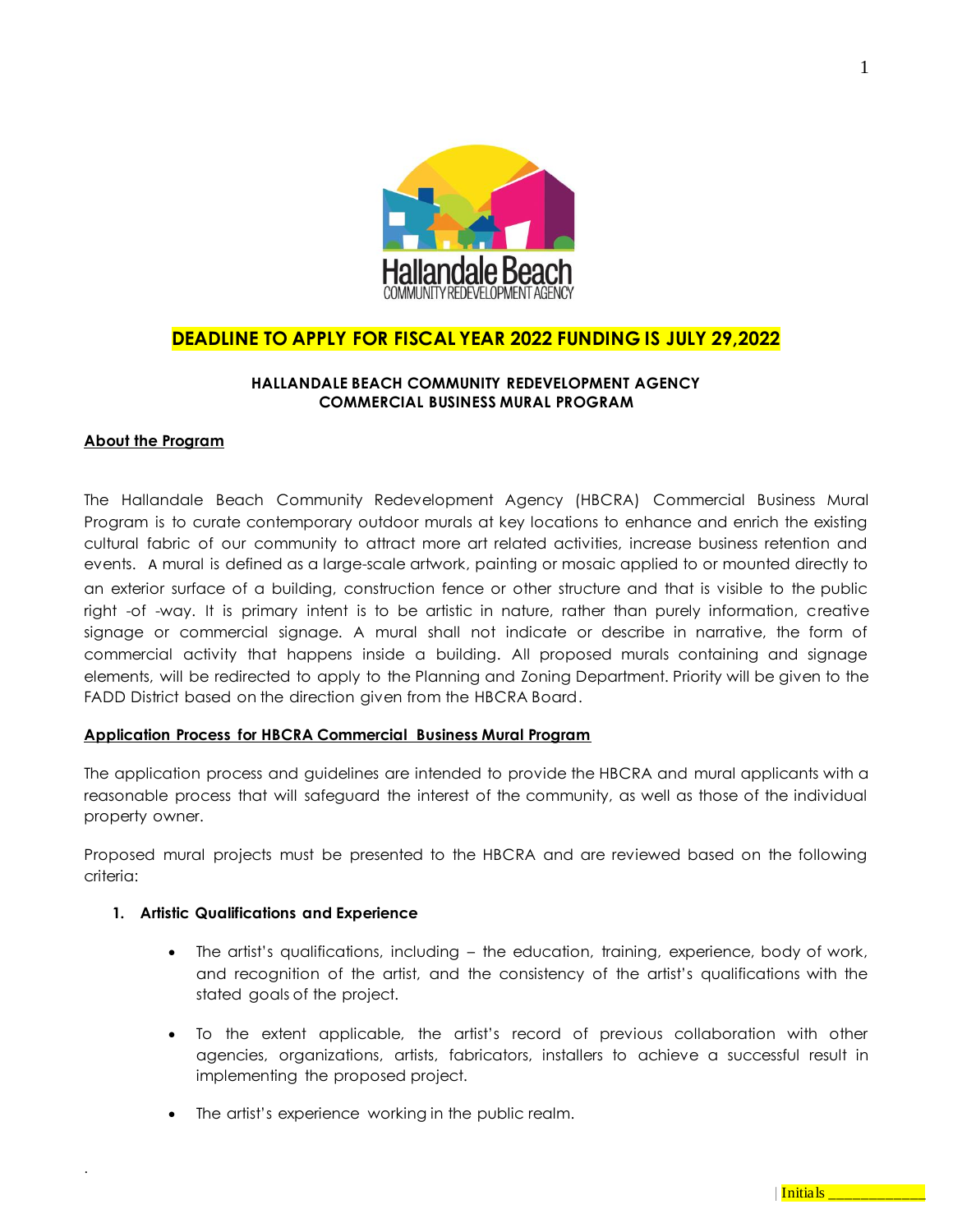- To the extent applicable, the artist's previous proven successful experience in creating, producing or otherwise implementing projects similar to the one proposed.
- **2. Aesthetics** Projects will be evaluated on the design quality, potential visual enjoyment, innovation/risk in concept and technical approach, and prospective social interaction.
	- The continuation or advancement of the artist's practice.
	- The original nature of the proposed concept.
	- To the extent applicable, the artist's past work and if it demonstrates the level of craftsmanship needed to realize the proposed project.
	- The artist's and/or proposer's consideration of the context of the artwork in relation to the proposed site: scale, materials, form;
	- architectural, historical, geographical, landscaping and social/cultural context of the site.
	- The work's contribution to the pedestrian friendly culture of City of Hallandale Beach
	- The work's enhancement, advancement, and/or diversification of the Art on the Outside program.
	- The approach or direction of the artistic discipline taken by the work.
	- The experimental, edgy, boundary-pushing characteristics or use of a new idea into an artistic practice of the work.
	- The inherent artistic quality and aesthetic merit of the work
- **3. Diversity** The HBCRA is committed to providing opportunities to artist. All ranges of artistic styles, materials and types of artworks and diversity of artists (gender, race and culture) are encouraged to assure a balanced and interesting program.
- **4. Proposed Budget** Necessary for the HBCRA Board approval if it exceeds Executive Director threshold of \$50,000.00
	- The budget of the project given the scope of the proposed project.
	- The cost of fabrication, installation, and other related costs.
	- If the artist or proposing entity is requesting funding from the HBCRA.
	- The sources of funding for the project.

.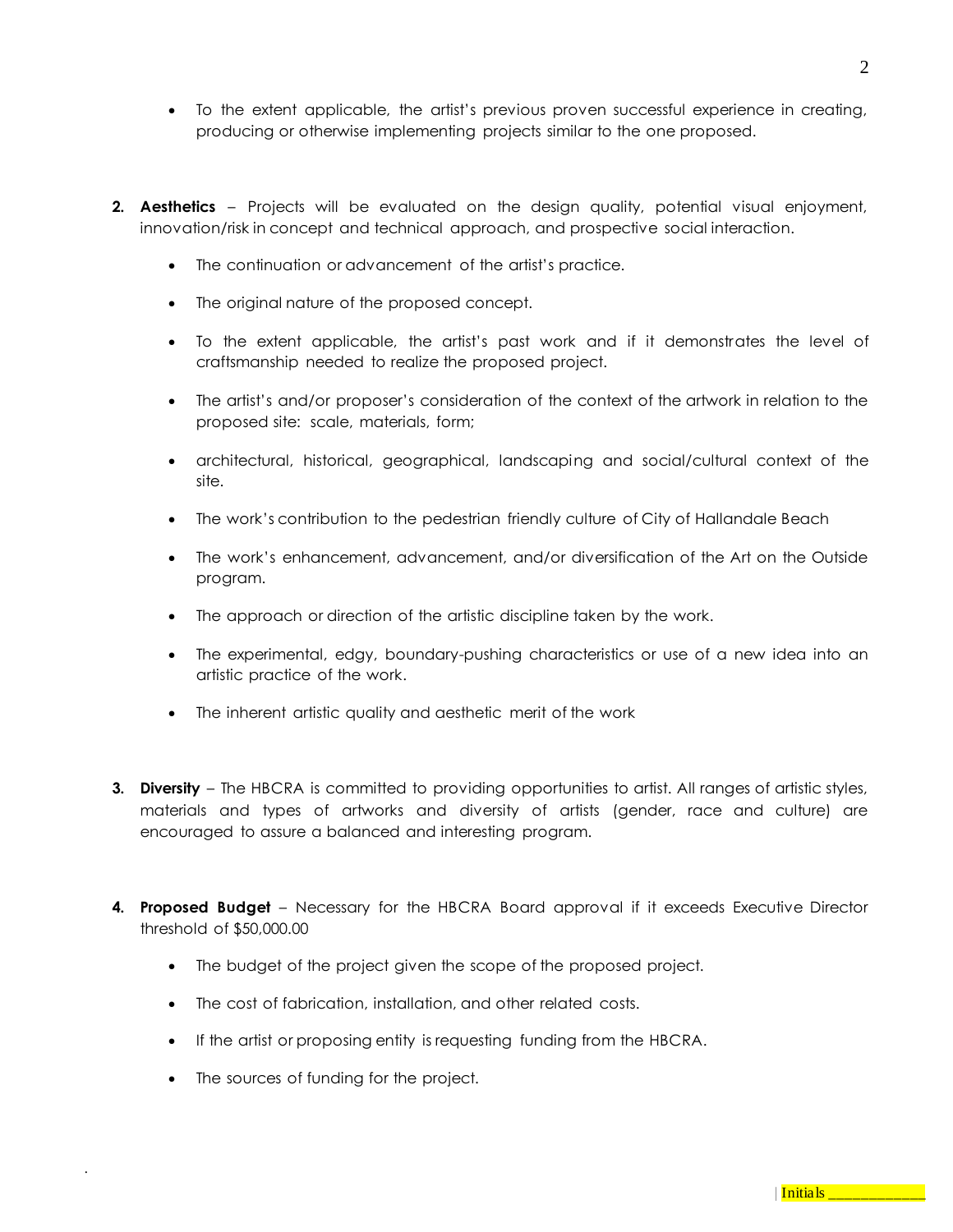- **5. Public Safety, Materials, Maintenance, and Structural Integrity** Each Proposal shall be evaluated to ensure that it does not present a hazard to public safety.
	- The structural integrity of the proposed work.
	- The public's ability to safely enjoy the project.
	- The appropriateness of the proposed project materials for public space, considering maintenance, safety, and longevity.
- **6. Location**  Each proposal shall be evaluated with the general standards of decency and respect for the diverse beliefs and values of the public in mind.
	- •The intended audience for the proposal.
	- •Whether the public will be a captive audience, or will the proposal require affirmative steps to view it.
	- •The location of the proposal and if it will be in an area typically accessed by minors.

### **7. Automatic Disqualifications**

- Is determined that the application does not meet the spirit, intent and/or legal requirements for the grant.
- A prior grant awarded to the applicant was rescinded.
- The applicant is currently a party in litigation against the HBCRA and/or City or has threatened litigation against the HBCRA and/or City.
- Any work done prior to the CRA Board approval does not qualify.
- Religious organizations or sites being utilized for religious purposes will not be considered for funding, unless the funding will not have as its primary effect the advancing or inhibiting of religion.
- The applicant has previously defaulted on any prior grant agreement or other agreement with the HBCRA and/or City.

#### **Review & Approval Process**

.

Applications are submitted to the HBCRA staff for review to ensure that the above criteria were followed. The HBCRA staff will use their judgment, experience and knowledge to make recommendations to the HBCRA Board of Directors for final approval. The HBCRA staff may request an in-person presentation from the applicant prior to making a recommendation for approval.

Upon receipt of the proposal the HBCRA Staff may: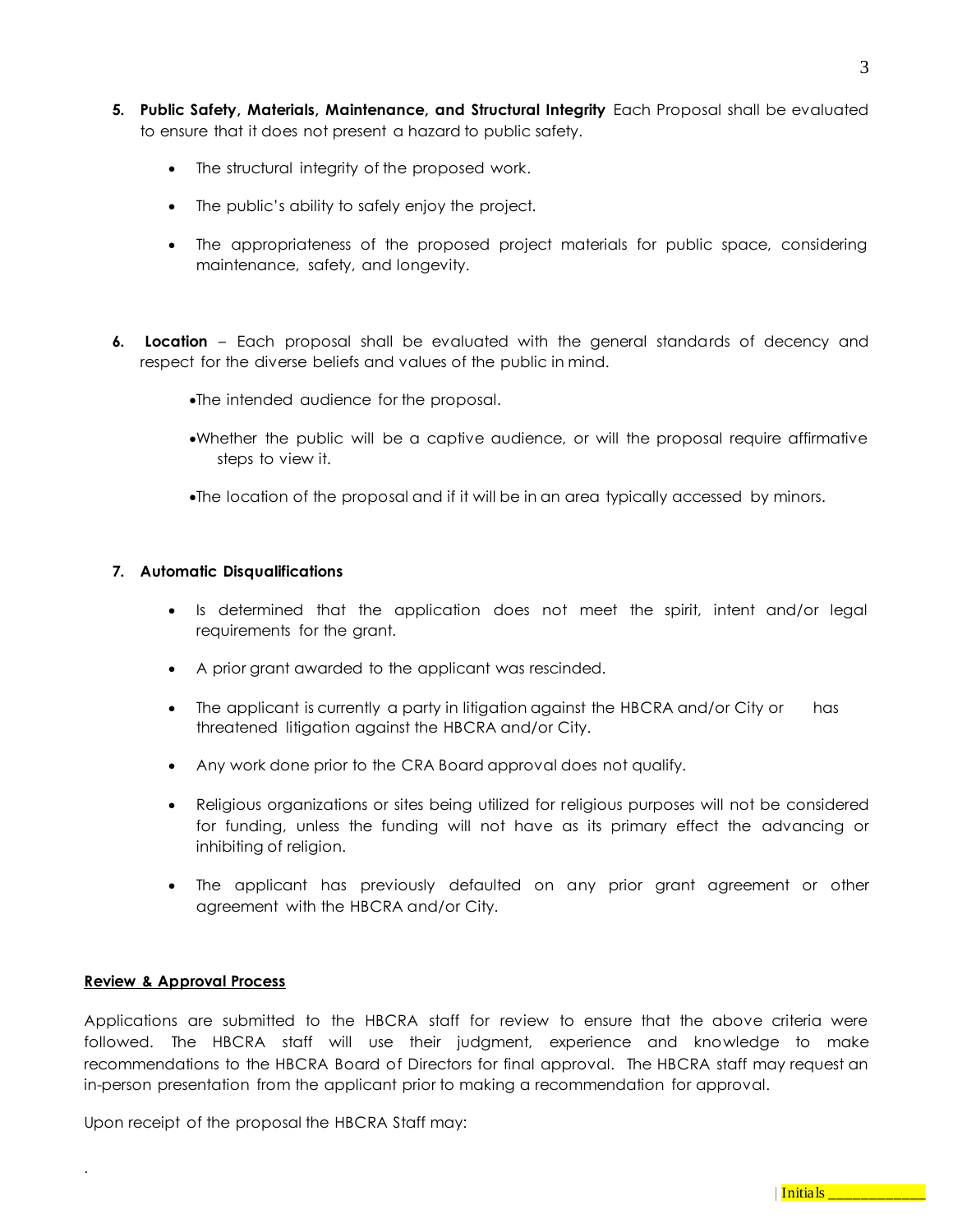- Request that the applicant make further clarification or redesign the proposal before advancing a recommendation.
- Request that the applicant present a new concept for the project; or
- Recommend denial of the proposal due to inconsistencies with the Art on the Outside Review and Evaluation Criteria.
- Upon determination of review and eligibility, the CRA Staff will review proposal for consideration and approval.
- Upon determination of CRA Staff review and approval if the proposal exceeds the Executive Director`s threshold, CRA staff will place the application on the available CRA Board Agenda for the Executive Director to be given authorization to expends the funds per the proposal.

### **Step 1: Application Process**

.

- a. Schedule an appointment with HBCRA Staff to discuss potential mural project and make sure it meets Program intent. Please call (954)457-2228.
- b. Submit a completed application with a check for \$100.00 made payable to the City of Hallandale Beach Community Redevelopment Agency for review. Incomplete applications will not be considered for funding until a complete application, and all supporting documents are received by the HBCRA. Applications must be signed by the owner of the property of record; tenants and/or other occupants are ineligible to participate in the Program and are prohibited from filing an application on behalf of an owner, unless otherwise authorized, in writing, by the property owner.
- c. HBCRA will complete the application review within 15 days of receipt and notify Applicants of any missing information or deficiencies in terms of eligibility for the Program.
- d. The mural must be completed within 2 months of application approval.
- e. Application to this grant program is not a guarantee of funding. Funding is at the sole discretion of the HBCRA.
- f. Applicants must submit an original, "hard copy" and electronic copy application with all backup materials to the HBCRA for review and subsequent approval by the HBCRA. Applications will be considered on a first-come, first-serve basis.

# PLEASE READ THE FOLLOWING PRIOR TO APPLICATION SUBMITTAL

- The application must include **all** of the following items: Photographs of the current condition of site and structures; Three quotes must be obtained for the cost and installation.
- Owners of properties that are for sale may not apply for grant funding. Properties sold within twenty-four months of receiving grant funding **must repay the full grant amount**.
- The property owner shall not begin the process until application approved (Grants cannot be applied retroactively for work previously completed) until the Grant Agreement and Declaration of Restrictive Covenants is signed by all parties and the Declaration has been recorded in Broward County public records. Murals completed prior to approval, will not be eligible for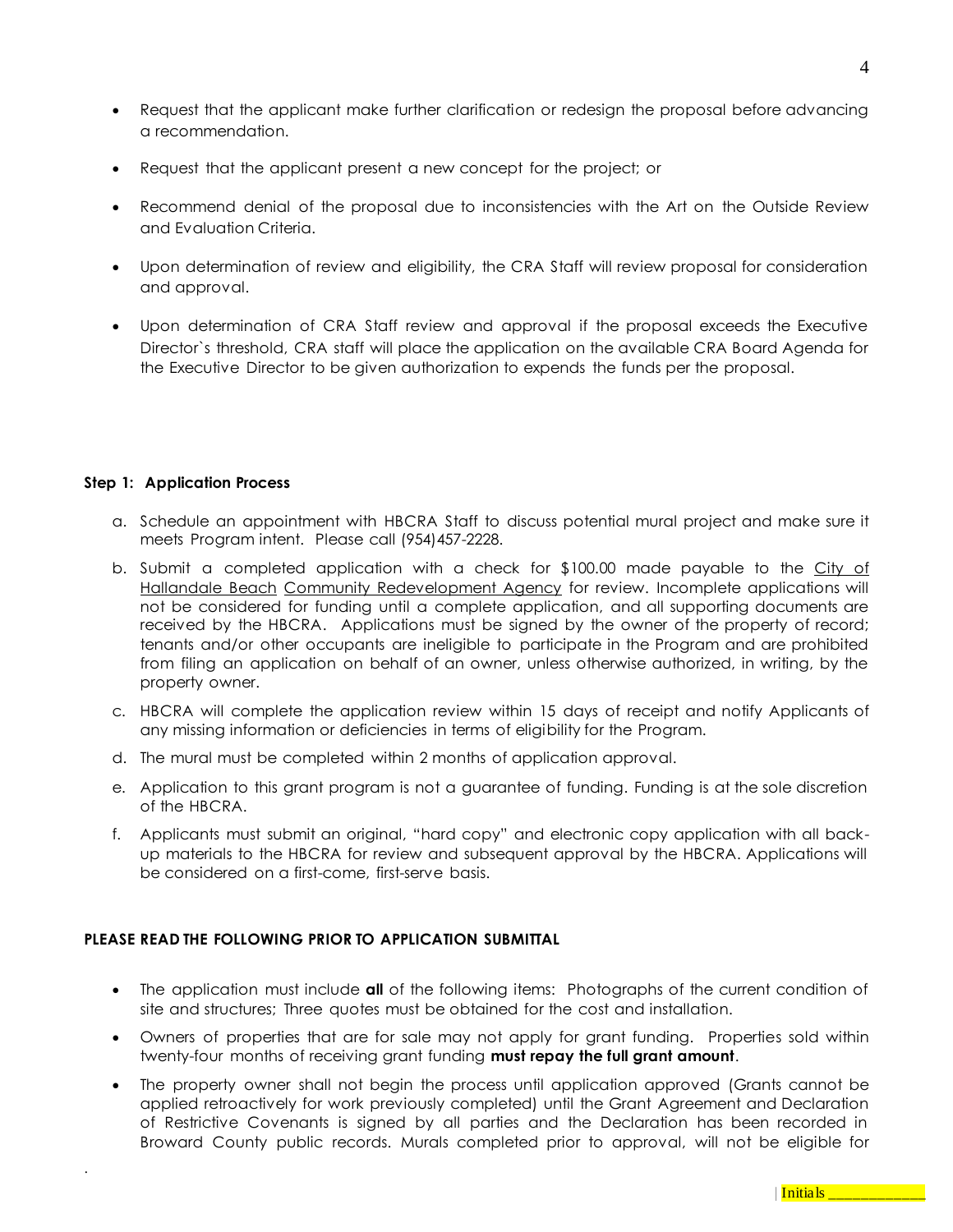reimbursement.

• Property must not have any delinquent ad valorem taxes, be free of all municipal and county liens, judgments and encumbrances of any kind.

#### SUBMISSION OF AN APPLICATION IS NOT A GUARANTEE OF FUNDING

It is the responsibility of the Applicant to READ AND UNDERSTAND all aspects of the Grant Program`s Rules/Requirements and Application. NOTICE TO THIRD PARTIES: the grant application program does not create any rights for any parties, including parties that performed work on the project. Nor shall issuance of a grant result in any obligation on the part of the HBCRA to any third party. The HBCRA is not required to verify that entities that have contracted with the Applicant have been paid in full, or that such entities have been paid any subcontractors in full. Applicant's warranty that all bills related to the Project for which is the Applicant is directly responsible is sufficient assurance for the HBCRA to award grant funding.

I have read completely and understand the program requirements, including the application guidelines and grant reimbursement process.

Signature

\_\_\_\_\_\_\_\_\_\_\_\_\_\_\_\_\_\_\_\_\_\_\_\_\_\_\_\_\_\_\_\_\_\_\_\_ Date\_\_\_\_\_\_\_\_\_\_\_\_\_\_\_\_\_\_\_\_\_

Printed Name and Title

# **HALLANDALE BEACH COMMUNITY REDEVELOPMENT AGENCY**

**COMMERCIAL BUSINESS MURAL PROGRAM APPLICATION**

**Date of Application\_\_\_\_\_\_\_\_\_\_\_\_\_\_\_\_\_\_**

\_\_\_\_\_\_\_\_\_\_\_\_\_\_\_\_\_\_\_\_\_\_\_\_\_\_\_\_\_\_\_\_\_\_\_\_

**1. Property Address: \_\_\_\_\_\_\_\_\_\_\_\_\_\_\_\_\_\_\_\_\_\_\_\_\_\_\_\_\_\_\_\_\_\_\_\_\_\_\_\_\_\_\_\_\_\_\_\_\_\_\_\_\_\_\_\_\_\_\_\_\_\_\_\_\_\_\_\_\_\_\_\_**

**2. Name of Applicant:\_\_\_\_\_\_\_\_\_\_\_\_\_\_\_\_\_\_\_\_\_\_\_\_\_\_\_\_\_\_\_\_\_\_\_\_\_\_\_\_\_\_\_\_\_\_\_\_\_\_\_\_\_\_\_\_\_\_\_\_\_\_\_\_\_\_\_\_\_\_\_\_**

**3. Address of Applicant: \_\_\_\_\_\_\_\_\_\_\_\_\_\_\_\_\_\_\_\_\_\_\_\_\_\_\_\_\_\_\_\_\_\_\_\_\_\_\_\_\_\_\_\_\_\_\_\_\_\_\_\_\_\_\_\_\_\_\_\_\_\_\_\_\_\_\_\_\_**

.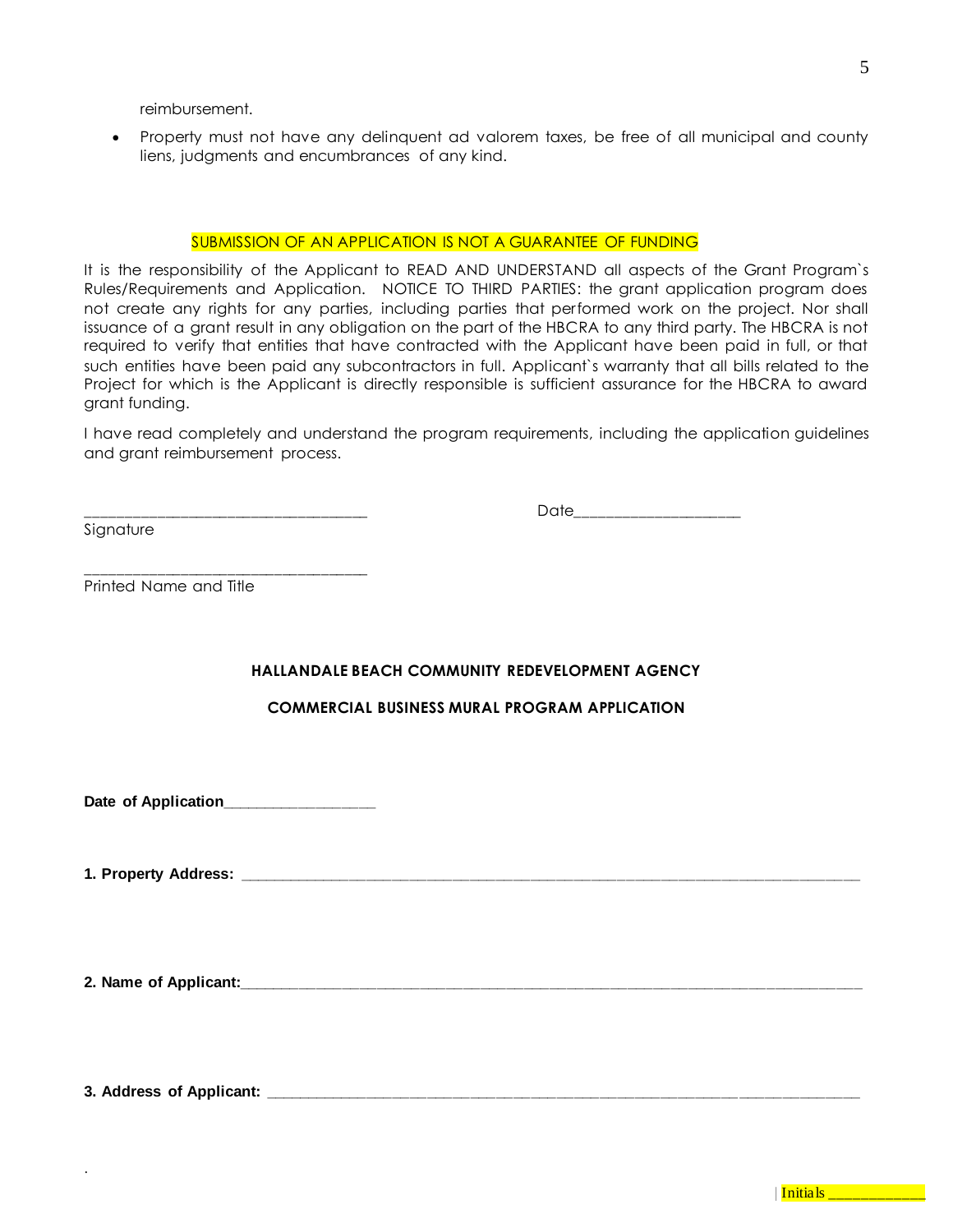|    | Phone: ()                                            |                                                                             | Fax: $($<br>$\rightarrow$        |  |  |  |  |  |  |
|----|------------------------------------------------------|-----------------------------------------------------------------------------|----------------------------------|--|--|--|--|--|--|
|    |                                                      |                                                                             |                                  |  |  |  |  |  |  |
|    |                                                      |                                                                             | No                               |  |  |  |  |  |  |
|    |                                                      | 5. Indicate the owning entity of the property (i.e. name on property title) |                                  |  |  |  |  |  |  |
|    |                                                      |                                                                             |                                  |  |  |  |  |  |  |
|    |                                                      |                                                                             |                                  |  |  |  |  |  |  |
| 7. |                                                      | Total Project Cost____________                                              | Total Funding Request___________ |  |  |  |  |  |  |
|    | Authorized Representative (Property Owner or Agent): |                                                                             |                                  |  |  |  |  |  |  |

 $\mathcal{L}_{\text{max}}$